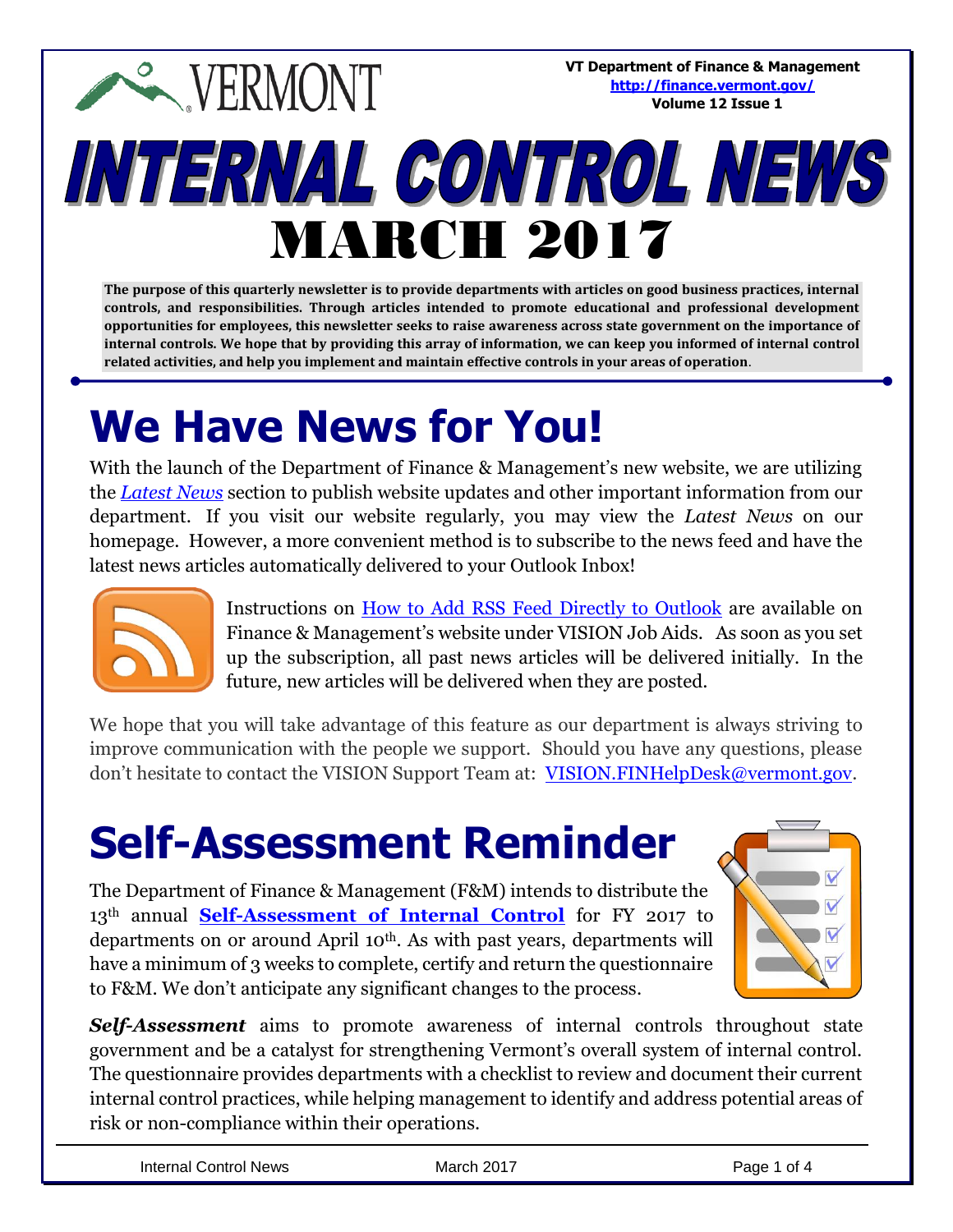## **Pay Less Taxes**

*Do we have everyone's attention now?!* A recent analysis by the Department of Finance & Management revealed that annually hundreds of employee expense reports are taxed as income due to lateness or data entry errors. In most circumstances the taxing of expenses for these reasons is an avoidable situation under the control of the employee. When expenses are taxed, the employee incurs federal, state and FICA payroll taxes, and their department must pay the employer share of FICA.



Since most people don't want to pay *more* taxes than required, employee awareness and cooperation are key to avoid having expense reimbursements unnecessarily taxed. Here are some crucial points to be aware of when submitting expenses in the VISION Travel & Expense (T&E) module:

- $\checkmark$  **Timeliness:** Submit all expenses within 60-days of when the expense was incurred (**preferably much sooner**).
	- o Under IRS Accountable Plan rules, the State of Vermont must tax expense reimbursements that do not occur within 60-days of the expense (refer to [AOA](http://aoa.vermont.gov/bulletins)  [Bulletin 3.4: Employee Travel & Expense Policy,](http://aoa.vermont.gov/bulletins) Section 9. Timeliness of Claims).
- **Tuition:** For reimbursement of Tuition, use an expense date that reflects when documentation was received of successful completion of the coursework (e.g., transcript). Since tuition is typically paid in advance but not reimbursed until after the course is completed, using the *completion date* (instead of the *date paid*) is acceptable.
- **Commuting Mileage:** Only use the Commuter Mileage expense types when requesting reimbursement of authorized commuting mileage; do not use the standard Mileage expense types for commuting reimbursements. The T&E module will automatically process commuting mileage as taxable (regardless of dates) in accordance with IRS rules.
- **Billing Type Field\*:** Do not change the Billing Type field to 'Taxable-Internal' solely because tax was paid on the expense (e.g., *room tax on a hotel stay*, *sales tax on a supply purchase*). This field has nothing to do with whether the expense being reimbursed included tax.
- $\checkmark$  **Billing Type Field**<sup>\*</sup>: Pay particular attention when copying an expense line (or report) to enter a new expense. If the expense copied had a Billing Type of 'Taxable-Internal' then that same value will be copied to the new expense line and must be changed to 'Non-Taxable' (as appropriate).
	- o *For example*, the first expense line entered is over 60-days (and thus 'Taxable-Internal'), then the employee copies that line to enter their next expense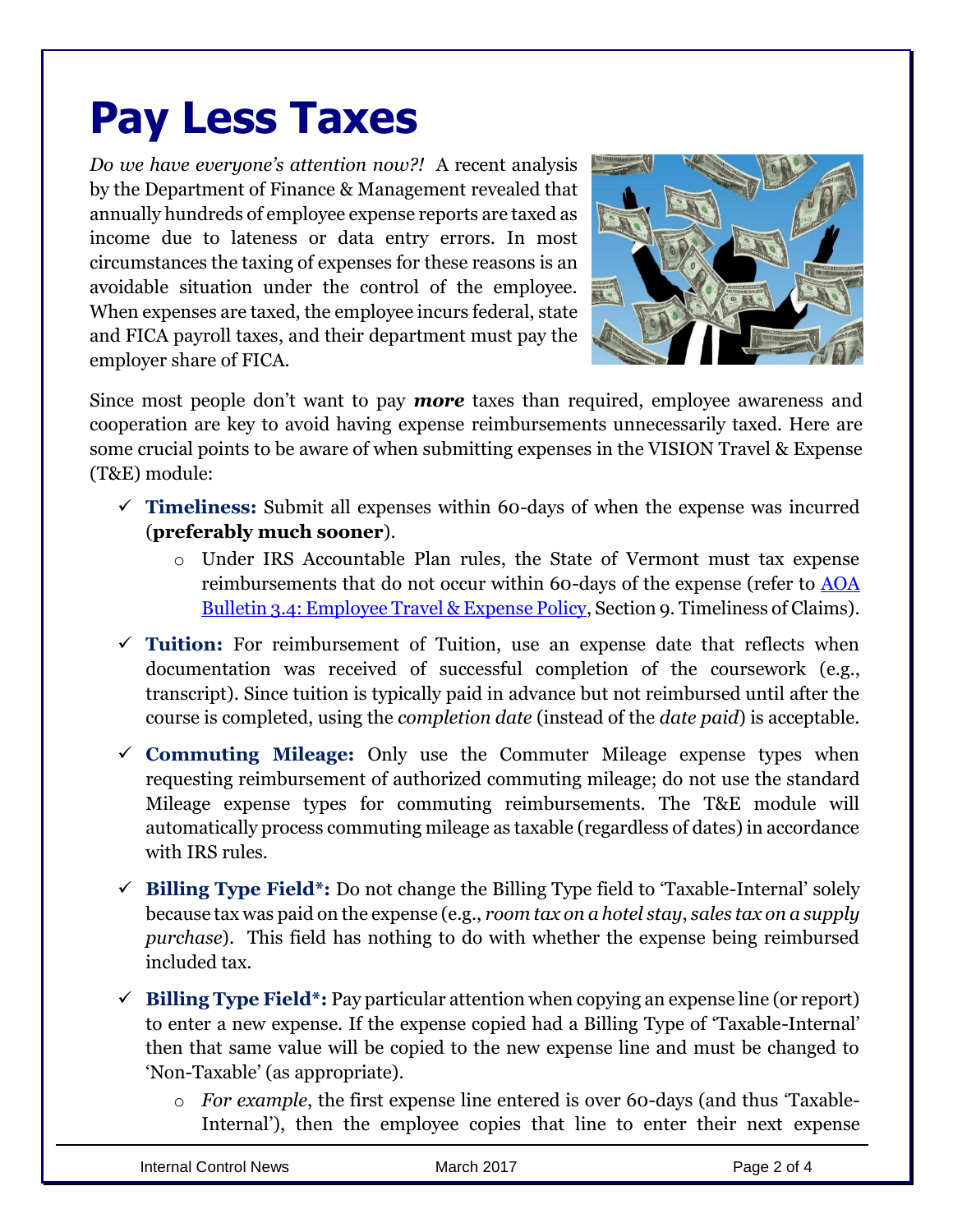item…which is not over 60-days…but the employee does not change the Billing Type field to 'Non-Taxable' and therefore will be unnecessarily taxed.

**\*** For each expense line, the **Billing Type** field is used to flag whether Payroll must tax the expense reimbursement as income to the employee. There are two values for this field ('Taxable-Internal' or 'Non-Taxable – Internal') with a default value for most expense types of 'Non-Taxable'. If the expense was incurred more than 60-days ago, then the T&E module will automatically require the field value be set to 'Taxable-Internal'.

For more information, the VISION Job Aid: [Taxed Employee Expense Reimbursements](http://finance.vermont.gov/training-and-support/vision-job-aids-and-operational-guidance) is available on the F&M website for departments to share with their employees. Should you have any questions, please don't hesitate to contact the VISION Support team at: [VISION.FinHelpdesk@vermont.gov.](mailto:VISION.FinHelpdesk@vermont.gov)

## **Are You Drifting?**

[The following article is reprinted with permission from Minnesota Management & Budget, Internal Control & Accountability Unit]

How many of us regularly drive 5 MPH over the speed limit? How many have even passed police cars while speeding and have not been pulled over? Has exceeding the speed limit become so common even the police abide by the new norm? Why is this?

There is a concept in safety investigations known as *Procedural Drift.* It happens any time people routinely deviate from official practices to perform a task, and over time the deviation slowly becomes the new established practice. Procedural drift is more common than you might think.



There are reasons for procedural drift. Workers can see certain procedures as too burdensome and inconsistent with how work is really done. Policies and procedures can become outdated. Employees can view lack of consequences as a sign it is safe to stray from the rules. As a result, the drift away from formal policy can become such a regular practice that everyone accepts it as the new norm.

Not every instance of procedural drift has immediate consequences, but over time the drift away from good business practice can become serious. A simple example is when supervisors, without direct knowledge of employees' work, approve employee timesheets. Maybe a few times here and there seem harmless. However, when this practice becomes an accepted norm, some employees could take advantage of the lack of knowledge, increasing the chance of errors or fraud.

Preventing procedural drift is rooted in the policies and procedures themselves. To minimize